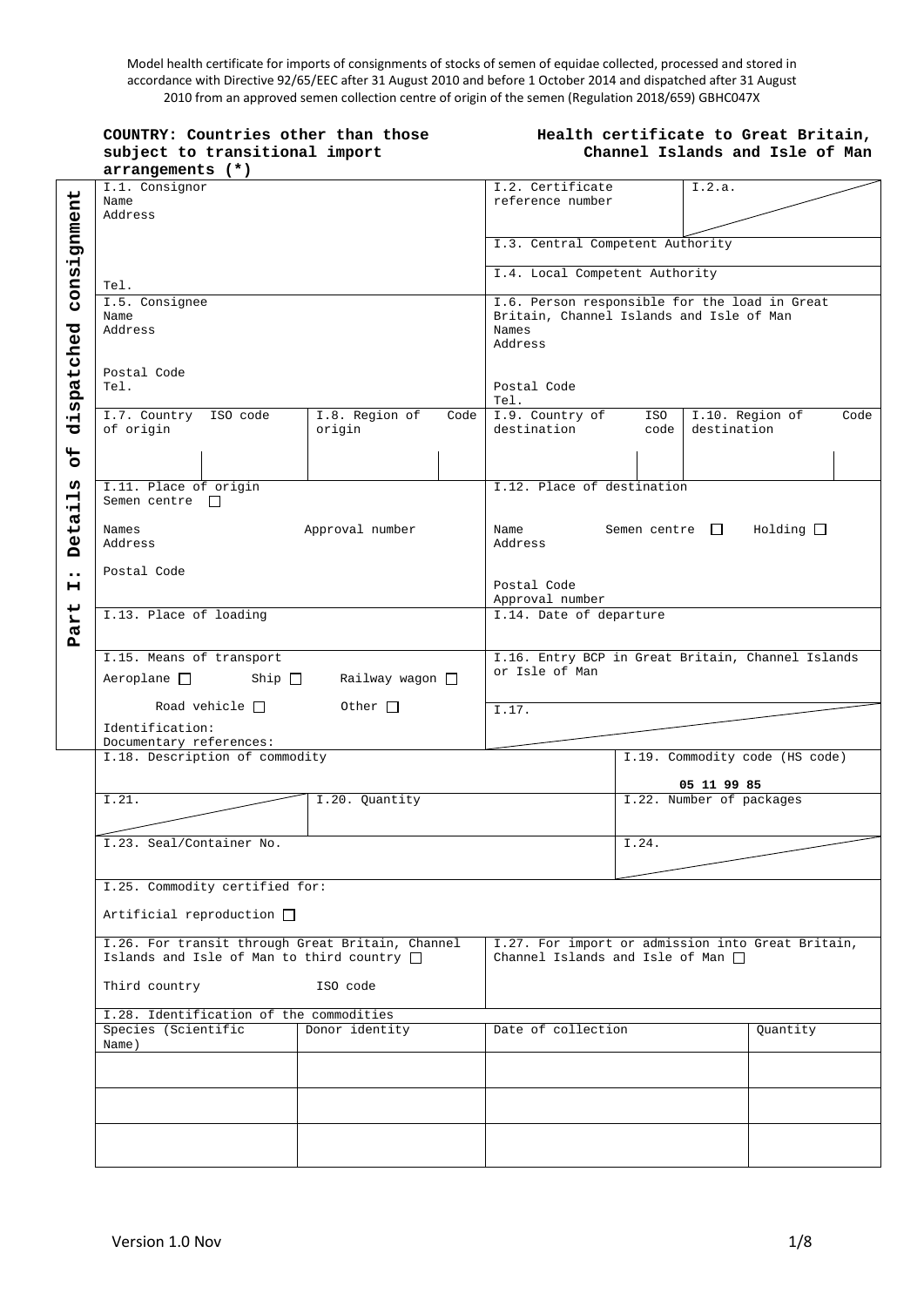## **COUNTRY: Countries other than those subject to transitional import**

|                                        |                                                                                                                                                                                                                                                                                                                                 | arrangements (*)       |                                                                                                                                                                                                       |                                                                                                                                                                                                                                                                                                                                                                                                                                                                                                                           |       |  |  |  |
|----------------------------------------|---------------------------------------------------------------------------------------------------------------------------------------------------------------------------------------------------------------------------------------------------------------------------------------------------------------------------------|------------------------|-------------------------------------------------------------------------------------------------------------------------------------------------------------------------------------------------------|---------------------------------------------------------------------------------------------------------------------------------------------------------------------------------------------------------------------------------------------------------------------------------------------------------------------------------------------------------------------------------------------------------------------------------------------------------------------------------------------------------------------------|-------|--|--|--|
| Certification                          |                                                                                                                                                                                                                                                                                                                                 | II. Health information |                                                                                                                                                                                                       | II.a. Certificate<br>reference number                                                                                                                                                                                                                                                                                                                                                                                                                                                                                     | II.b. |  |  |  |
|                                        |                                                                                                                                                                                                                                                                                                                                 |                        |                                                                                                                                                                                                       |                                                                                                                                                                                                                                                                                                                                                                                                                                                                                                                           |       |  |  |  |
|                                        | (name of exporting country)<br>certify that:                                                                                                                                                                                                                                                                                    |                        |                                                                                                                                                                                                       |                                                                                                                                                                                                                                                                                                                                                                                                                                                                                                                           |       |  |  |  |
|                                        |                                                                                                                                                                                                                                                                                                                                 |                        |                                                                                                                                                                                                       |                                                                                                                                                                                                                                                                                                                                                                                                                                                                                                                           |       |  |  |  |
| $\bullet\bullet$<br>н<br>н<br>L<br>Par | II.1. The semen collection centre $(3)$ , in which the semen described above was collected, processed and<br>stored for export to Great Britain is approved and supervised by the competent authority in<br>accordance with the conditions of Chapter $I(I)(1)$ and Chapter $I(II)(1)$ of Annex D to Directive<br>$92/65/EEC$ , |                        |                                                                                                                                                                                                       |                                                                                                                                                                                                                                                                                                                                                                                                                                                                                                                           |       |  |  |  |
|                                        | II.2.                                                                                                                                                                                                                                                                                                                           |                        | during the period commencing 30 days prior to the date of first collection of the semen<br>described above until the 30 days storage period for frozen semen elapsed, the semen<br>collection centre: |                                                                                                                                                                                                                                                                                                                                                                                                                                                                                                                           |       |  |  |  |
|                                        | II.2.1. was situated in the exporting country or, in the case of regionalisation according to<br>Article 13 of Directive 2009/156/EC $(8)$ , in that part of the territory of the exporting<br>country which was:                                                                                                               |                        |                                                                                                                                                                                                       |                                                                                                                                                                                                                                                                                                                                                                                                                                                                                                                           |       |  |  |  |
|                                        |                                                                                                                                                                                                                                                                                                                                 |                        | - not considered to be infected with African horse sickness in accordance with Article<br>$5(2)(a)$ and (b) of Directive 2009/156/EC $(^8)$ ,                                                         |                                                                                                                                                                                                                                                                                                                                                                                                                                                                                                                           |       |  |  |  |
|                                        |                                                                                                                                                                                                                                                                                                                                 |                        | - free from Venezuelan equine encephalomyelitis for 2 years,                                                                                                                                          |                                                                                                                                                                                                                                                                                                                                                                                                                                                                                                                           |       |  |  |  |
|                                        |                                                                                                                                                                                                                                                                                                                                 |                        | - free from glanders and dourine for 6 months;                                                                                                                                                        |                                                                                                                                                                                                                                                                                                                                                                                                                                                                                                                           |       |  |  |  |
|                                        |                                                                                                                                                                                                                                                                                                                                 | II.2.2.                | fulfilled the conditions for a holding laid down in Article 4(5) of Directive<br>$2009/156/EC$ ( $8$ ) and in particular:                                                                             |                                                                                                                                                                                                                                                                                                                                                                                                                                                                                                                           |       |  |  |  |
|                                        |                                                                                                                                                                                                                                                                                                                                 |                        | $(1)$ either [II.2.2.1. following a case of a disease mentioned below not all the animals of                                                                                                          | species susceptible to the disease located on the holding were<br>slaughtered or killed and the holding has been free:                                                                                                                                                                                                                                                                                                                                                                                                    |       |  |  |  |
|                                        |                                                                                                                                                                                                                                                                                                                                 |                        | are slaughtered,                                                                                                                                                                                      | - from any type of equine encephalomyelitis for at least 6 months,<br>beginning on the day on which the equidae suffering from the disease                                                                                                                                                                                                                                                                                                                                                                                |       |  |  |  |
|                                        |                                                                                                                                                                                                                                                                                                                                 |                        | animals,                                                                                                                                                                                              | - from equine infectious anaemia for at least the period required to<br>obtain a negative result in an agar gel immunodiffusion test (Coggins<br>test) carried out on samples taken after the infected animals were<br>slaughtered on two occasions 3 months apart from each of the remaining                                                                                                                                                                                                                             |       |  |  |  |
|                                        |                                                                                                                                                                                                                                                                                                                                 |                        | case,                                                                                                                                                                                                 | from vesicular stomatitis for at least 6 months from the last recorded                                                                                                                                                                                                                                                                                                                                                                                                                                                    |       |  |  |  |
|                                        |                                                                                                                                                                                                                                                                                                                                 |                        |                                                                                                                                                                                                       | - from rabies for at least one month from the last recorded case,                                                                                                                                                                                                                                                                                                                                                                                                                                                         |       |  |  |  |
|                                        |                                                                                                                                                                                                                                                                                                                                 |                        |                                                                                                                                                                                                       | - from anthrax for at least 15 days from the last recorded case, ]                                                                                                                                                                                                                                                                                                                                                                                                                                                        |       |  |  |  |
|                                        |                                                                                                                                                                                                                                                                                                                                 | $(1)$ or               | satisfactorily completed; ]                                                                                                                                                                           | [II.2.2.1. following a case of a disease mentioned below all the animals of species<br>susceptible to the disease located on the holding have been slaughtered<br>or killed and the premises disinfected, the holding has been free for at<br>least 30 days from any type of equine encephalomyelitis, equine<br>infectious anaemia, vesicular stomatitis and rabies or 15 days in<br>the case of anthrax, beginning on the day on which following the<br>destruction of the animals the disinfection of the premises was |       |  |  |  |
|                                        |                                                                                                                                                                                                                                                                                                                                 | II.2.3.                | contagious equine metritis,                                                                                                                                                                           | contains only equidae which were free of clinical signs of equine viral arteritis and                                                                                                                                                                                                                                                                                                                                                                                                                                     |       |  |  |  |
|                                        |                                                                                                                                                                                                                                                                                                                                 | II.3                   | Prior to entering the semen collection centre the donor stallions and any other<br>equidae located in the centre:                                                                                     |                                                                                                                                                                                                                                                                                                                                                                                                                                                                                                                           |       |  |  |  |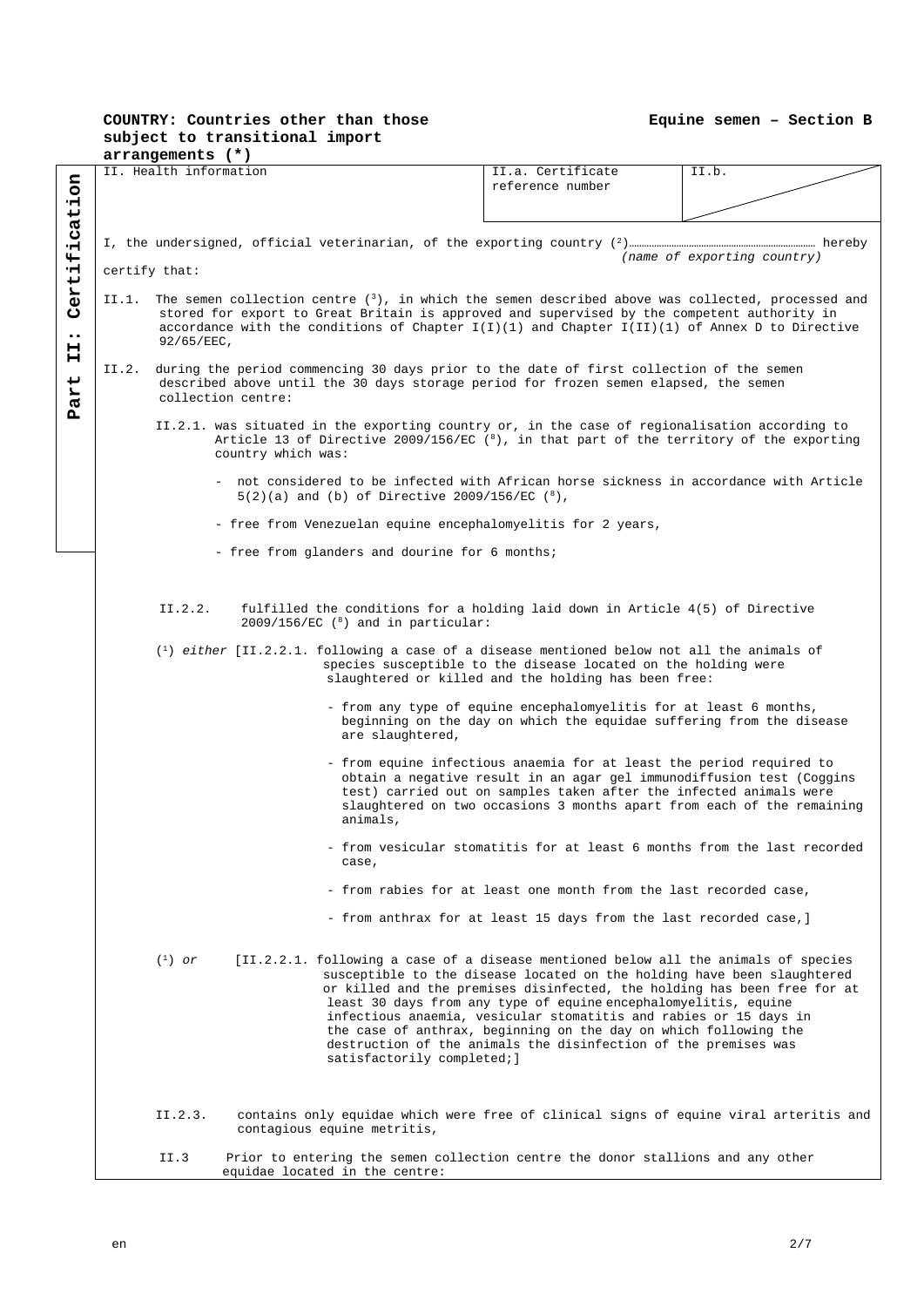## **COUNTRY: Countries other than those subject to transitional import**

| arrangements (*)                                                                                                |                                                                                                                                                                                                                                                                                                                                                  |  |  |  |  |  |
|-----------------------------------------------------------------------------------------------------------------|--------------------------------------------------------------------------------------------------------------------------------------------------------------------------------------------------------------------------------------------------------------------------------------------------------------------------------------------------|--|--|--|--|--|
| II. Health information                                                                                          | II.a. Certificate<br>II.b.                                                                                                                                                                                                                                                                                                                       |  |  |  |  |  |
|                                                                                                                 | reference number                                                                                                                                                                                                                                                                                                                                 |  |  |  |  |  |
|                                                                                                                 |                                                                                                                                                                                                                                                                                                                                                  |  |  |  |  |  |
|                                                                                                                 |                                                                                                                                                                                                                                                                                                                                                  |  |  |  |  |  |
|                                                                                                                 |                                                                                                                                                                                                                                                                                                                                                  |  |  |  |  |  |
|                                                                                                                 |                                                                                                                                                                                                                                                                                                                                                  |  |  |  |  |  |
| of the territory of the exporting country which was during that period                                          | II.3.1 were continuously resident for 3 months (or since entry if they were directly imported<br>from Great Britain during the 3 months period) in the exporting country or, in the case<br>of regionalisation according to Article 13 of Directive 2009/156/EC (8), in that part                                                                |  |  |  |  |  |
| $5(2)(a)$ and (b) of Directive 2009/156/EC $(^8)$ ,                                                             | - not considered to be infected with African horse sickness in accordance with Article                                                                                                                                                                                                                                                           |  |  |  |  |  |
| - free from Venezuelan equine encephalomyelitis for at least 2 years,                                           |                                                                                                                                                                                                                                                                                                                                                  |  |  |  |  |  |
| - free from glanders and dourine for at least 6 months;                                                         |                                                                                                                                                                                                                                                                                                                                                  |  |  |  |  |  |
|                                                                                                                 |                                                                                                                                                                                                                                                                                                                                                  |  |  |  |  |  |
| $\binom{1}{1}$ either [II.3.2. originated from the country of export which was on the day of admission into the | centre free of vesicular stomatitis (VS) for at least 6 months, ]                                                                                                                                                                                                                                                                                |  |  |  |  |  |
| $(^1)$ or<br>within 14 days prior to entering the centre; ]                                                     | [II.3.2. were subjected to a virus neutralisation test for vesicular stomatitis (VS) carried<br>out with negative result at a serum dilution of 1 in 12 on a blood sample taken $(4)$                                                                                                                                                            |  |  |  |  |  |
| the requirements of point II.2.2;                                                                               | [II.3.3. originated from holdings which on the day of admission onto the centre fulfilled                                                                                                                                                                                                                                                        |  |  |  |  |  |
| The semen described above was collected from donor stallions, which:<br>II.4.                                   |                                                                                                                                                                                                                                                                                                                                                  |  |  |  |  |  |
|                                                                                                                 | II.4.1. have not shown any clinical sign of an infectious or contagious disease at the time<br>of admission onto the centre and on the day the semen was collected;                                                                                                                                                                              |  |  |  |  |  |
| equine metritis during that period;                                                                             | II.4.2. have been kept for 30 days prior to the date of semen collection on holdings where<br>no equine animal has shown any clinical sign of equine viral arteritis or contagious                                                                                                                                                               |  |  |  |  |  |
|                                                                                                                 | II.4.3. have not been used for natural mating during at least 30 days prior to the date of<br>first semen collection and between the dates of the first sample referred to in<br>points II.4.5.1, II.4.5.2 and/or II.4.5.3 and until the end of the collection period;                                                                           |  |  |  |  |  |
| authority:                                                                                                      | II.4.4. have undergone the following tests, which meet at least the requirements of the<br>relevant Chapter of the Manual of Diagnostic Tests and Vaccines for Terrestrial<br>Animals of the OIE, carried out on samples taken in accordance with one of the<br>programmes specified in point II.4.5 in a laboratory recognised by the competent |  |  |  |  |  |
| $({}^{1})({}^{5})$ either<br>anaemia (EIA) with negative result; ]                                              | [II.4.4.1. an agar-gel immuno-diffusion test (Coggins test) for equine infectious                                                                                                                                                                                                                                                                |  |  |  |  |  |
| $(1)(5)$ or                                                                                                     | [II.4.4.1 an ELISA for equine infectious anaemia (EIA) with negative result;                                                                                                                                                                                                                                                                     |  |  |  |  |  |
| $\binom{1}{1}$ either<br>and                                                                                    | [II.4.4.2. a serum neutralisation test for equine viral arteritis (EVA) with<br>negative result at a serum dilution of one in four; ]                                                                                                                                                                                                            |  |  |  |  |  |
| $\binom{1}{1}$ or                                                                                               | [II.4.4.2. virus isolation test for equine viral arteritis (EVA) carried out with<br>negative result on an aliquot of the entire semen of the donor stallion;                                                                                                                                                                                    |  |  |  |  |  |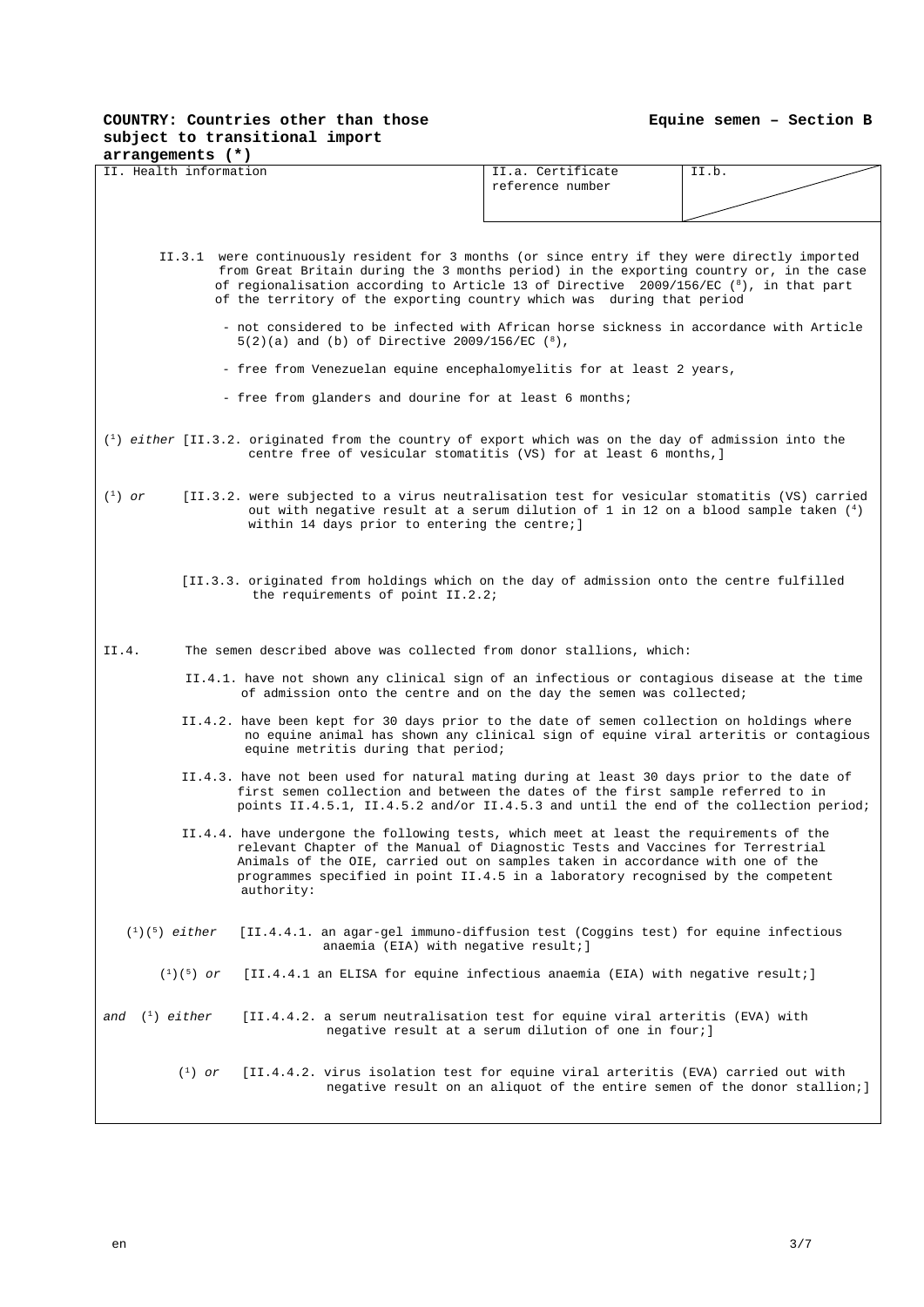## **COUNTRY: Countries other than those subject to transitional import**

**Equine semen – Section B**

| arrangements (*)       |                                                                                                                                                                                                 |                                                                                                                                                                                                                                                                                                                                                                                                      |       |  |  |  |
|------------------------|-------------------------------------------------------------------------------------------------------------------------------------------------------------------------------------------------|------------------------------------------------------------------------------------------------------------------------------------------------------------------------------------------------------------------------------------------------------------------------------------------------------------------------------------------------------------------------------------------------------|-------|--|--|--|
| II. Health information |                                                                                                                                                                                                 | II.a. Certificate                                                                                                                                                                                                                                                                                                                                                                                    | II.b. |  |  |  |
|                        |                                                                                                                                                                                                 | reference number                                                                                                                                                                                                                                                                                                                                                                                     |       |  |  |  |
|                        |                                                                                                                                                                                                 |                                                                                                                                                                                                                                                                                                                                                                                                      |       |  |  |  |
|                        |                                                                                                                                                                                                 |                                                                                                                                                                                                                                                                                                                                                                                                      |       |  |  |  |
|                        |                                                                                                                                                                                                 |                                                                                                                                                                                                                                                                                                                                                                                                      |       |  |  |  |
| and                    | II.4.4.3. an agent identification test for contagious equine metritis (CEM) carried out<br>each case;                                                                                           | on two occasions on samples collected with an interval of 7 days by isolation<br>of Taylorella equigemtalis after a cultivation of 7 to 14 days from pre-<br>ejaculatory fluid or a semen sample and from genital swabs taken at least<br>from the penile sheath, urethra and urethral fossa with negative result in                                                                                 |       |  |  |  |
| follows:               | II.4.5. have been subjected with the results specified in II.4.4. in each case to at least one<br>of the test programmes ( <sup>6</sup> ) detailed in points II.4.5.1, II.4.5.2 and II.4.5.3 as |                                                                                                                                                                                                                                                                                                                                                                                                      |       |  |  |  |
|                        |                                                                                                                                                                                                 |                                                                                                                                                                                                                                                                                                                                                                                                      |       |  |  |  |
|                        | II.4.5.1. The donor stallion was continuously resident on the semen collection centre<br>of lower health status than the donor stallion.                                                        | for at least 30 days prior to the date of the first collection and during the<br>period of collection of the semen described above, and no equidae on the<br>semen collection centre came during that time into direct contact with equidae                                                                                                                                                          |       |  |  |  |
|                        |                                                                                                                                                                                                 | The tests described in point II.4.4 have been carried out on samples taken( $4$ )<br>prior to the first semen collection and at least 14 days following the date<br>of the commencement of the residence period of at least 30 days.                                                                                                                                                                 |       |  |  |  |
|                        | II.4.5.2. The donor stallion was resident on the semen collection centre for at least 30<br>contact with equidae of lower health status.                                                        | days prior to the date of the first collection and during the period of<br>collection of the semen described above, but has left the centre under the<br>responsibility of the centre veterinarian for a continuous period of less<br>than 14 days, or other equidae on the collection centre came into direct                                                                                       |       |  |  |  |
|                        | of at least 30 days,                                                                                                                                                                            | The tests described in point II.4.4 have been carried out on samples taken<br>$(4)$ prior to the date of the first semen collection of the breeding season or<br>collection period in the year the semen described above was collected and at<br>least 14 days following the date of the commencement of the residence period                                                                        |       |  |  |  |
| and                    | semen described above was collected;                                                                                                                                                            | the test described in point II.4.4.1 for equine infectious anaemia was last<br>carried out on a sample of blood taken $(4)$ not more than 90 days before the                                                                                                                                                                                                                                         |       |  |  |  |
| and                    | $(1)$ either [one of the tests described in point II.4.4.2 for equine viral arteritis was<br>semen described above was collected, ]                                                             | last carried out on a sample taken $(4)$ not more than 30 days before the                                                                                                                                                                                                                                                                                                                            |       |  |  |  |
| $(1)$ or               | than one in four, l                                                                                                                                                                             | [a virus isolation test for equine viral arteritis was carried out with<br>negative result on an aliquot of the entire semen of the donor stallion taken<br>$(4)$ not more than 6 months before the semen described above was collected and<br>a blood sample taken on the same date $(4)$ reacted positive in a serum<br>neutralisation test for equine viral arteritis at a serum dilution of more |       |  |  |  |
| and                    | described above was collected.                                                                                                                                                                  | the test described in point II.4.4.3 for contagious equine metritis was last<br>carried out on samples taken $(4)$ , not more than 60 days before the semen                                                                                                                                                                                                                                          |       |  |  |  |
|                        | II.4.5.3. The tests described in point II.4.4 have been carried out on samples taken $(4)$                                                                                                      | prior to the date of the first semen collection of the breeding season or<br>collection period in the year the semen described above was collected,                                                                                                                                                                                                                                                  |       |  |  |  |
| and                    |                                                                                                                                                                                                 | the tests described in point II.4.4 have been carried out on samples taken<br>$(4)$ between 14 and 90 days after the collection of the semen described above.                                                                                                                                                                                                                                        |       |  |  |  |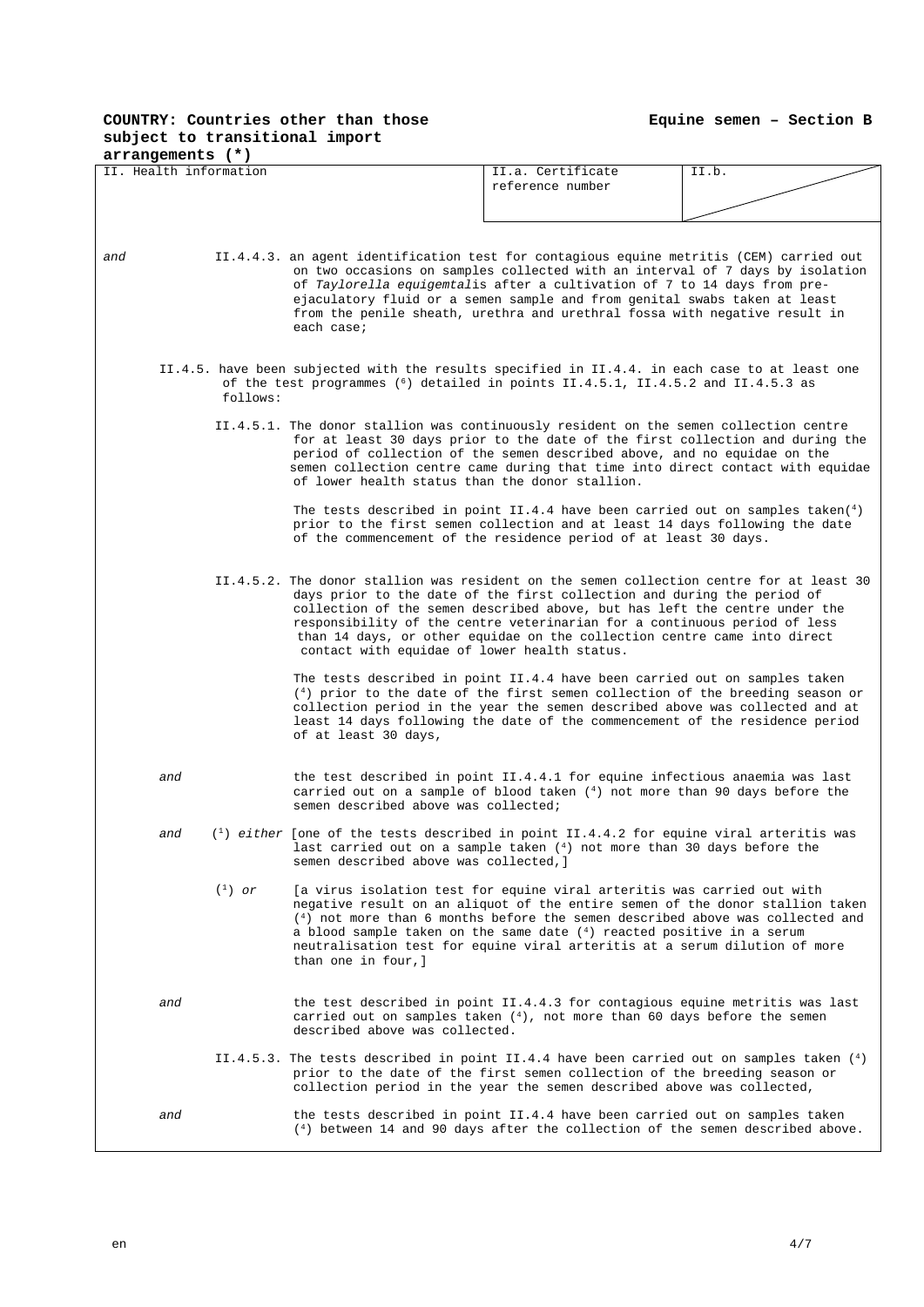### **COUNTRY: Countries other than those subject to transitional import**

| subject to transitional import<br>arrangements (*) |                   |                                        |                                                 |          |                                                                                                                                                                                                        |        |               |               |        |  |
|----------------------------------------------------|-------------------|----------------------------------------|-------------------------------------------------|----------|--------------------------------------------------------------------------------------------------------------------------------------------------------------------------------------------------------|--------|---------------|---------------|--------|--|
| II. Health information                             |                   |                                        |                                                 |          | II.a. Certificate                                                                                                                                                                                      |        |               | II.b.         |        |  |
|                                                    |                   |                                        |                                                 |          | reference number                                                                                                                                                                                       |        |               |               |        |  |
|                                                    |                   |                                        |                                                 |          |                                                                                                                                                                                                        |        |               |               |        |  |
|                                                    |                   |                                        |                                                 |          |                                                                                                                                                                                                        |        |               |               |        |  |
|                                                    |                   |                                        |                                                 |          |                                                                                                                                                                                                        |        |               |               |        |  |
|                                                    |                   | on the following dates:                |                                                 |          | II.4.6. have undergone the testing provided for in points II.3.2 ( <sup>1</sup> ) and II.4.5 on samples taken                                                                                          |        |               |               |        |  |
|                                                    |                   |                                        | Start date $(4)$                                |          | Date of sampling for health tests $(4)$                                                                                                                                                                |        |               |               |        |  |
|                                                    |                   |                                        |                                                 |          |                                                                                                                                                                                                        |        |               |               |        |  |
|                                                    |                   | Donor                                  | Semen                                           | VS $(1)$ | EIA                                                                                                                                                                                                    |        | EVA II.4.4.2. | CEM II.4.4.3. |        |  |
| Identification<br>of semen                         | programme<br>Test | residence                              | collection                                      | II.3.2   | II.4.4.1.                                                                                                                                                                                              |        |               |               |        |  |
|                                                    |                   |                                        |                                                 |          |                                                                                                                                                                                                        |        |               |               |        |  |
|                                                    |                   |                                        |                                                 |          |                                                                                                                                                                                                        | Blood  | Semen         | $1$ .         | 2.     |  |
|                                                    |                   |                                        |                                                 |          |                                                                                                                                                                                                        | sample | sample        | sample        | sample |  |
|                                                    |                   |                                        |                                                 |          |                                                                                                                                                                                                        |        |               |               |        |  |
|                                                    |                   |                                        |                                                 |          |                                                                                                                                                                                                        |        |               |               |        |  |
|                                                    |                   |                                        |                                                 |          |                                                                                                                                                                                                        |        |               |               |        |  |
|                                                    |                   |                                        |                                                 |          |                                                                                                                                                                                                        |        |               |               |        |  |
|                                                    |                   |                                        |                                                 |          |                                                                                                                                                                                                        |        |               |               |        |  |
|                                                    |                   |                                        |                                                 |          |                                                                                                                                                                                                        |        |               |               |        |  |
|                                                    |                   |                                        |                                                 |          |                                                                                                                                                                                                        |        |               |               |        |  |
|                                                    |                   |                                        |                                                 |          |                                                                                                                                                                                                        |        |               |               |        |  |
| $\binom{1}{1}$ either<br>$(1)$ or                  |                   |                                        | [II.5. No antibiotics were added to the semen;] |          | [II.5. The following antibiotic or combination of antibiotics was added to produce a<br>concentration in the final diluted semen of not less than $(7)$ :                                              |        |               |               |        |  |
| II.6.                                              |                   | The semen described above was:         |                                                 |          |                                                                                                                                                                                                        |        |               |               |        |  |
|                                                    |                   |                                        |                                                 |          | II.6.1. collected, processed, stored and transported under conditions which comply with the<br>requirements of Chapters $II(I)(1))$ and $III(I)$ of Annex D to Directive 92/65/EEC;                    |        |               |               |        |  |
|                                                    |                   |                                        |                                                 |          | II.6.2. sent to the place of loading in a sealed container in accordance with point 1.4 of                                                                                                             |        |               |               |        |  |
|                                                    | in Box I.23.      |                                        |                                                 |          | Chapter III(I) of Annex D to Directive 92/65/EEC and bearing the number indicated                                                                                                                      |        |               |               |        |  |
| Notes                                              |                   |                                        |                                                 |          |                                                                                                                                                                                                        |        |               |               |        |  |
|                                                    |                   | Liechtenstein; Norway and Switzerland. |                                                 |          | (*) Those countries subject to the transitional import arrangements include: an EU member State;                                                                                                       |        |               |               |        |  |
| (Withdrawal) Act 2018).                            |                   |                                        |                                                 |          | References to European Union legislation within this certificate are references to direct EU<br>legislation which has been retained in Great Britain (retained EU law as defined in the European Union |        |               |               |        |  |
|                                                    |                   |                                        |                                                 |          | References to Great Britain in this certificate include Channel Islands and Isle of Man.                                                                                                               |        |               |               |        |  |
| Part I:                                            |                   |                                        |                                                 |          |                                                                                                                                                                                                        |        |               |               |        |  |
| Box $I.11$ .:                                      |                   |                                        |                                                 |          | The place of origin shall correspond to the semen collection centre of the semen origin.                                                                                                               |        |               |               |        |  |
| Box $I.22.:$                                       |                   |                                        |                                                 |          | The number of packages shall correspond to the number of containers.                                                                                                                                   |        |               |               |        |  |
|                                                    |                   |                                        |                                                 |          | Box I.23.: The identification of container and seal number shall be indicated.                                                                                                                         |        |               |               |        |  |
| Box $I.28.:$                                       |                   |                                        |                                                 |          | The donor identity shall correspond to the official identification of the animal.                                                                                                                      |        |               |               |        |  |
|                                                    |                   |                                        |                                                 |          | The date of collection shall be indicated in the following format: dd/mm/yyyy.                                                                                                                         |        |               |               |        |  |
|                                                    |                   |                                        |                                                 |          |                                                                                                                                                                                                        |        |               |               |        |  |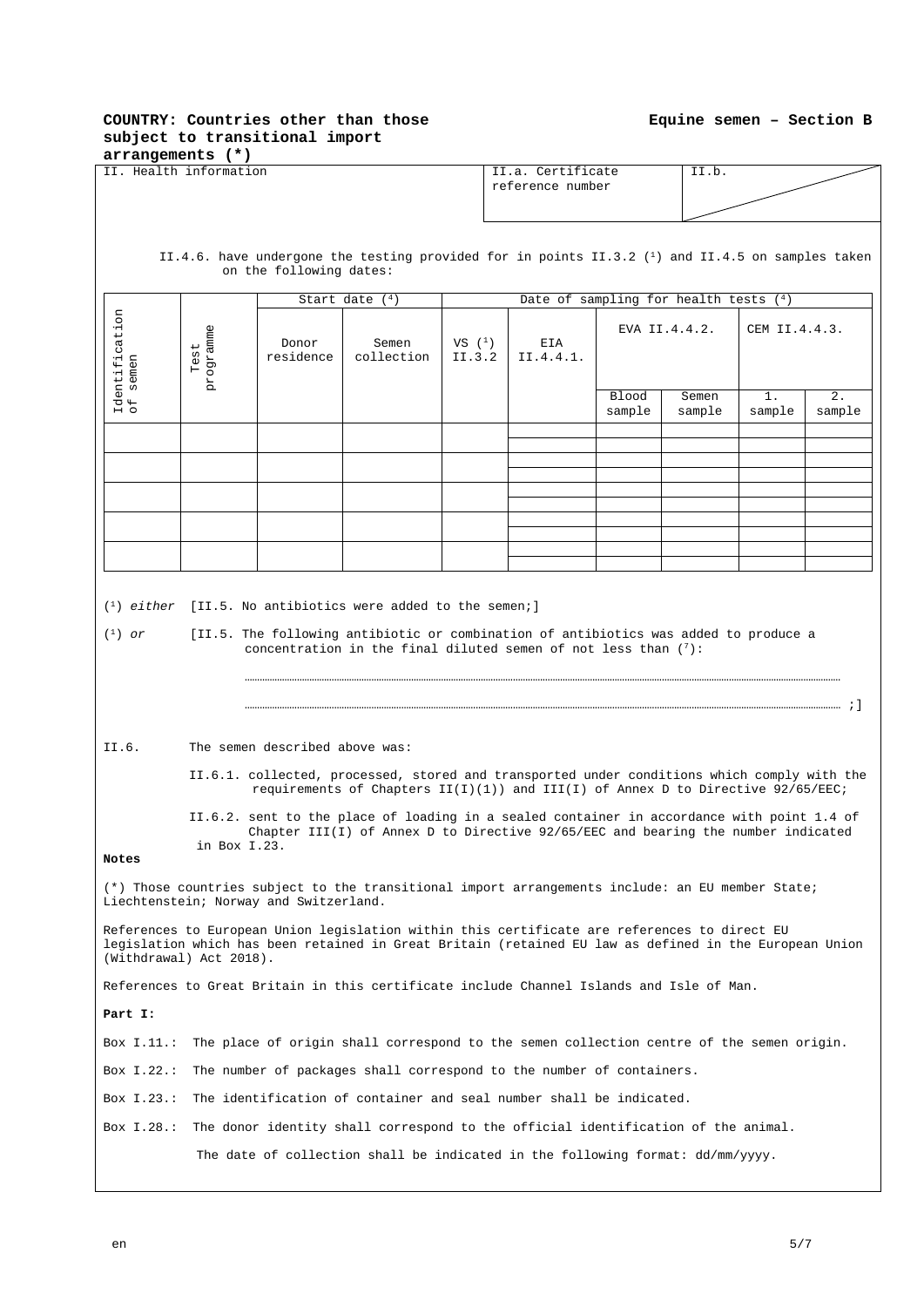#### **COUNTRY: Countries other than those subject to transitional import arrangements (\*)**

| II. Health information |                                                                                                                                                                                                                                                                                                                                                    | II.a. Certificate<br>reference no                                             | II.b.                                    |  |  |  |
|------------------------|----------------------------------------------------------------------------------------------------------------------------------------------------------------------------------------------------------------------------------------------------------------------------------------------------------------------------------------------------|-------------------------------------------------------------------------------|------------------------------------------|--|--|--|
| Part II:               |                                                                                                                                                                                                                                                                                                                                                    |                                                                               |                                          |  |  |  |
|                        | Guidance for the completion of the table in point II.4.6.                                                                                                                                                                                                                                                                                          |                                                                               |                                          |  |  |  |
| Abbreviations:         |                                                                                                                                                                                                                                                                                                                                                    |                                                                               |                                          |  |  |  |
| VS                     |                                                                                                                                                                                                                                                                                                                                                    | Vesicular stomatitis (VS) testing if required in accordance with point II.3.2 |                                          |  |  |  |
| $EIA-1$                |                                                                                                                                                                                                                                                                                                                                                    | Equine infectious anaemia (EIA) testing first occasion                        |                                          |  |  |  |
| $E1A-2$                | EIA testing second occasion                                                                                                                                                                                                                                                                                                                        |                                                                               |                                          |  |  |  |
| EVA-B1                 |                                                                                                                                                                                                                                                                                                                                                    | Equine viral arteritis (EVA) testing on blood sample first occasion           |                                          |  |  |  |
| $EVA-B2$               |                                                                                                                                                                                                                                                                                                                                                    | EVA testing on blood sample second occasion                                   |                                          |  |  |  |
| $EVA-S1$               |                                                                                                                                                                                                                                                                                                                                                    | EVA testing on semen sample first occasion                                    |                                          |  |  |  |
| $EVA-S2$               |                                                                                                                                                                                                                                                                                                                                                    | EVA testing on semen sample second occasion                                   |                                          |  |  |  |
| $CEM-11$               |                                                                                                                                                                                                                                                                                                                                                    | Contagious equine metritis (CEM) testing first occasion first sample          |                                          |  |  |  |
| $CEM-12$               |                                                                                                                                                                                                                                                                                                                                                    | CEM testing first occasion second sample taken 7 days after CEM-11            |                                          |  |  |  |
| $CEM-21$               |                                                                                                                                                                                                                                                                                                                                                    | CEM testing second occasion first sample                                      |                                          |  |  |  |
| $CEM-22$               |                                                                                                                                                                                                                                                                                                                                                    | CEM testing second occasion second sample taken 7 days after CEM-21           |                                          |  |  |  |
|                        |                                                                                                                                                                                                                                                                                                                                                    |                                                                               |                                          |  |  |  |
| Instructions:          |                                                                                                                                                                                                                                                                                                                                                    |                                                                               |                                          |  |  |  |
|                        | For each semen identified in column A in correspondence with Box I.28, the test programme<br>(II.4.5.1., II.4.5.2. and/or II.4.5.3.) must be specified in column B, and columns C and D<br>must be completed with the dates required.                                                                                                              |                                                                               |                                          |  |  |  |
|                        | The dates when samples were taken for laboratory testing prior to the first collection of the<br>semen described above as required in II.4.5.1., II.4.5.2. and II.4.5.3., are entered in the<br>upper line of columns 5 to 9 of the table, this being the boxes marked with EIA-1, EVA-B1 or<br>EVA-S1 and CEM-11 and CEM-12 in the example below. |                                                                               |                                          |  |  |  |
|                        | The dates when samples were taken for repeat laboratory testing as required in accordance with<br>II.4.5.2. or II.4.5.3. are entered in the lower line of columns 5 to 9 in table, this being<br>the boxes ElA-2, EVA-B2 or EVA-S2 and CEM-21 and CEM-22 in the example below.                                                                     |                                                                               |                                          |  |  |  |
|                        | Start date                                                                                                                                                                                                                                                                                                                                         |                                                                               | Date of sampling for health tests        |  |  |  |
| S<br>(1)               |                                                                                                                                                                                                                                                                                                                                                    |                                                                               | <b>FVA TT 440</b><br><b>CEM TT 4 4 3</b> |  |  |  |

|                                                        | DUULU UUUU<br>pace of bamping for nearen cepeb |                    |                     |              |                  |          |               |               |          |
|--------------------------------------------------------|------------------------------------------------|--------------------|---------------------|--------------|------------------|----------|---------------|---------------|----------|
| S<br>٠H<br>ēp<br>$-1$<br>semen<br>Identif:<br>of semen | amme<br>↵<br>ω<br>Η<br>$\omega$<br>н<br>Ŕ      | Donor<br>residence | Semen<br>collection | VS<br>II.3.2 | EIA<br>II.4.4.1. |          | EVA II.4.4.2. | CEM II.4.4.3. |          |
|                                                        |                                                |                    |                     |              |                  | Blood    | Semen         |               | 2.       |
|                                                        |                                                |                    |                     |              |                  | sample   | sample        | sample        | sample   |
| A                                                      | в                                              | с                  | D                   | VS           | EIA-1            | EVA-B1   | EVA-S1        | $CEM-11$      | $CEM-12$ |
|                                                        |                                                |                    |                     |              | $EIA-2$          | $EVA-B2$ | $EVA-S2$      | $CEM-21$      | $CEM-22$ |

 $(1)$  Delete as necessary.

 $(2)$  Imports of equine semen are authorised from a third country listed in column 2 of Annex 1 to Commission Implementing Regulation (EU) 2018/659 provided the semen was collected in the part of the territory of the third country detailed in column 4 of that Annex from a donor stallion of the category of equidae indicated in columns 11, 12 or 13 of that Annex.